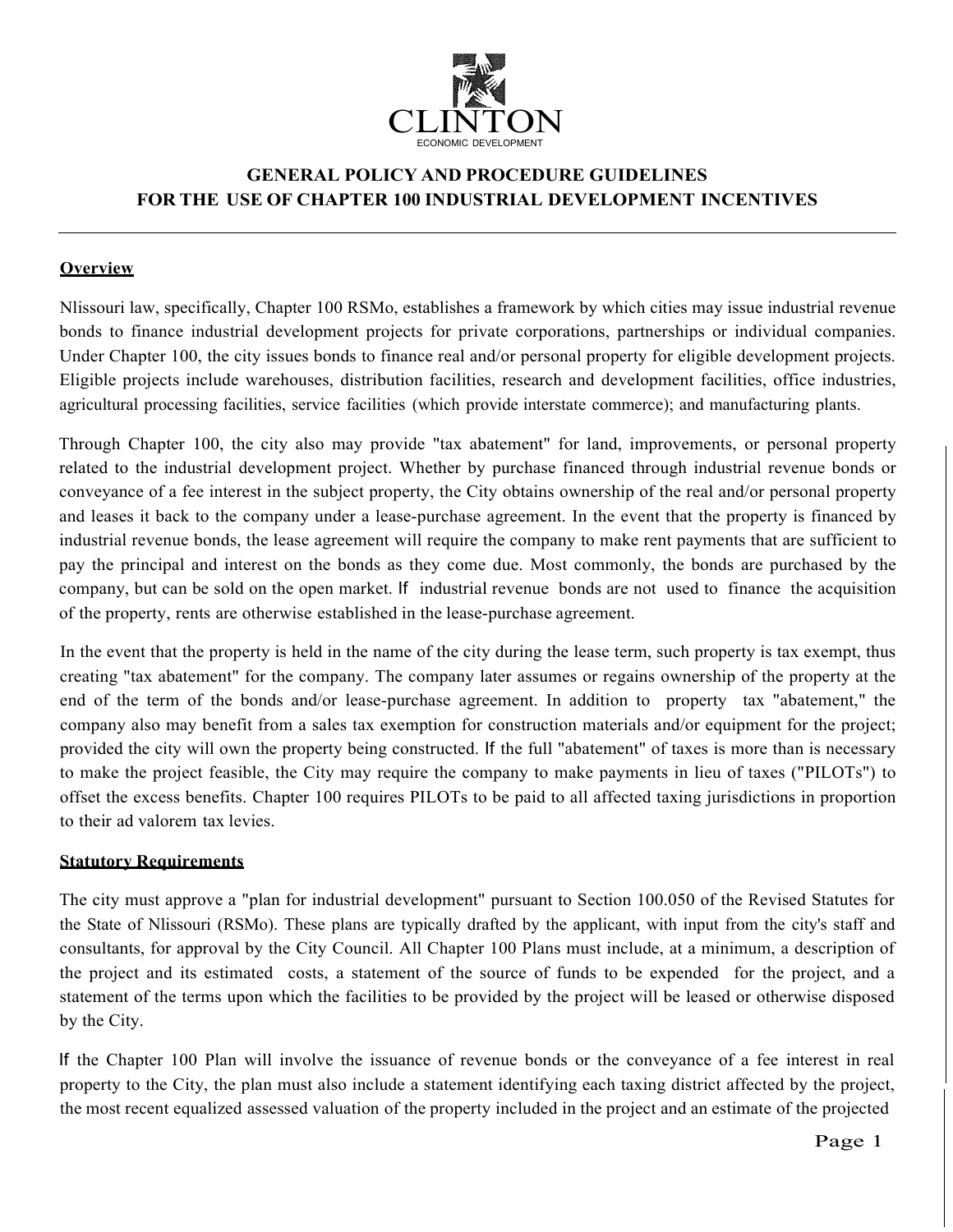assessed valuation at the completion of the project, a cost benefit analysis for each taxing jurisdiction, and a statement identifying any PILOTs to be made.

# **Policy Guidelines**

In addition to complying with the statutory requirements referenced above, the City has established several criteria that will be used to review and evaluate applications for Chapter 100 financing and tax abatement. To qualify for Chapter 100 tax abatement, each of the following should be satisfied:

1. Show a clear demonstration of public purpose and economic benefit through the advancement of the City's economic development goals, which include expanding the tax base, creating quality jobs, and spurring development in targeted City locations which are identified as highly desirable for Chapter 100 assistance as indicated on the map on file with the City Clerk.

2. Demonstrate the project would not occur "but for" the incentives offered. The incentive should make a difference in determining the decision of the business to locate, expand or remain in the City; and would not otherwise occur without the availability of the abatement.

3. Include evidence provided by the business that demonstrates the company's financial stability and capacity to complete the project. The City may utilize a financial advisor of its choosing to assist in this determination.

4. Ensure the City, Henry County, the Clinton School District, or any other taxing jurisdiction affected by the incentive would not receive less total real and personal property tax revenue from the property than was received prior to the granting of tax abatement.

5. Comply with the City's Comprehensive Plan.

6. Be environmentally compatible with the specific location and the surrounding area. Preference will be given to businesses that do their own pre-treatment or do not require extensive environmental controls.

7. Comply with the statutory requirements set forth in Sections 100.010 to 100.200 RSMo. Applications that do not meet all of these criteria may be approved if the application clearly demonstrates that the project, as a whole, is of vital economic interest to the City.

## **Abatement Guidelines, amounts are still under consideration**

The City may issue Industrial Development Bonds in conjunction with other economic development tools in order to meet some or all of the objectives previously mentioned in this policy.

- 1. Standard Abatement
	- a.Up to 50% property tax abatement for ten (10) years for projects that make a capital investment at least \$4,000,000 or more for a new business or at least \$2,000,000 or more for expansion of an existing business.
	- b.The average wage of all full-time employees exceeds seventy percent (70%) of the County average wage as published by the Missouri Department of Economic Development (DED)1
- 2. Enhanced Abatement

<sup>&#</sup>x27;Average county wages are based on Census of Employment and Wages, Missouri Economic Research and Information Center (MERIC). Updates to be made annually.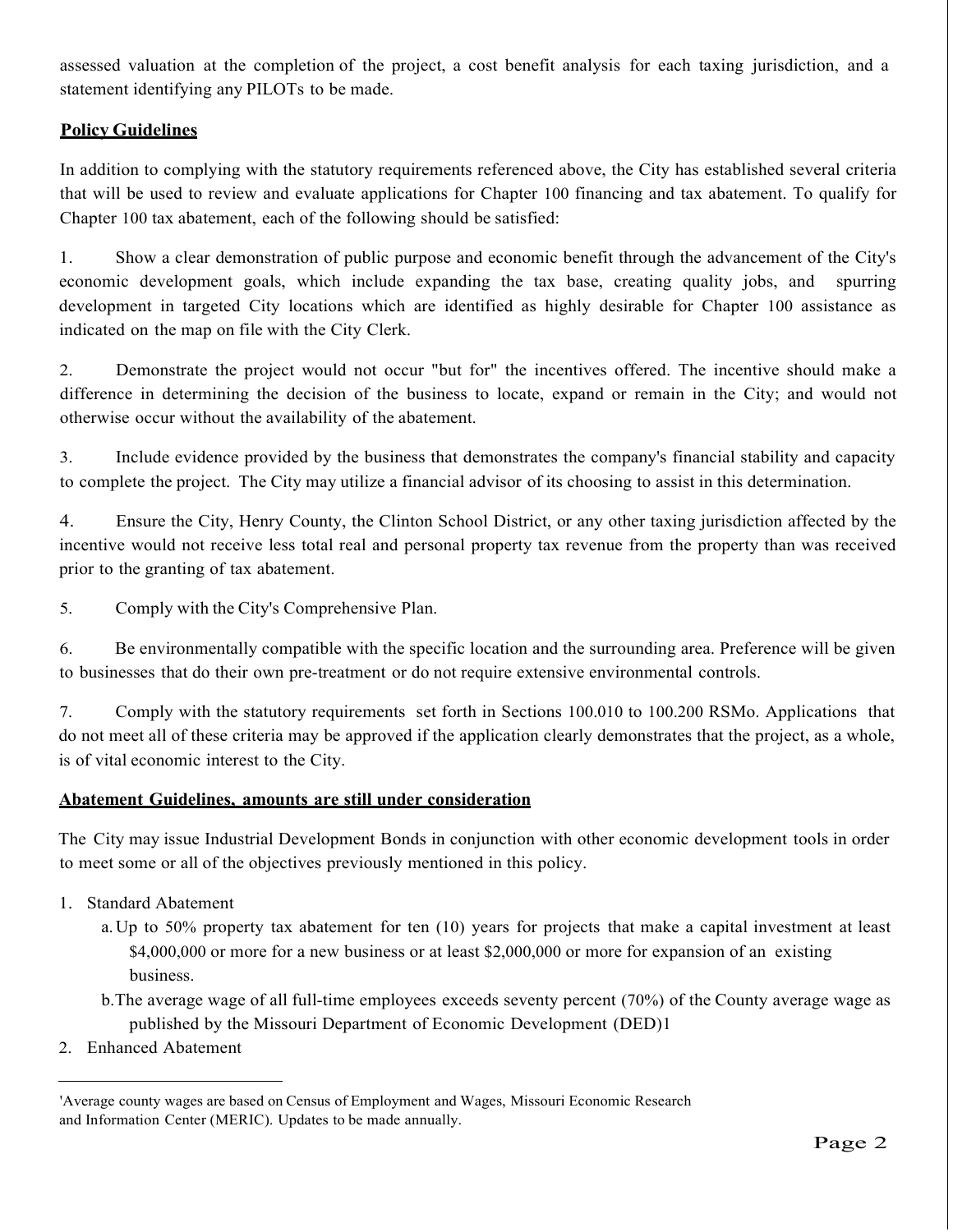- a. Up to 75% property tax abatement for ten (10) years for businesses that invest at least \$4,000,000 or more for a new business or at least \$2,000,000 or more for expansion of an existing business and:
	- i. At least 20 new<sup>2</sup> full-time<sup>3</sup> employees will be hired as a result of the business.
	- ii. The average wage of all full-time employees exceeds the County average wage as published by the :Missouri Department of Economic Development (DED)4.
- b.As an additional enhancement, businesses that achieve any of the following standards may receive an additional bonus abatement for each satisfied standard (no business shall exceed 90% abatement):
	- i. For every 10 new<sup>1</sup> full-time employees2 hired above the initial 20to qualify for the enhanced abatement, a business may receive an additional **1**% (not to exceed 10%).
	- ii. For every 5% of full-time employees that are paid above one and one-half (1.5) times the average County wage as published by the :Nlissouri Department of Economic Development (DED)  $3 \text{ may}$ receive an additional 1% (not to exceed 10%).
- 3. Science & Technology/Corporate HeadquartersAbatement
	- a.Up to 100% property tax abatement for ten (10) years for businesses that invest at least \$4,000,000 or more for a new business or at least \$2,000,000 or more for expansion of an existing business and:
		- i. The business must be anagricultural, food production, biological, life sciences, information technology, or engineering based business that is engaged in science and research technology, engineering or other innovative process.

or

The business must be the designated headquarters for a U.S. Corporation or the U.S. headquarters for an international corporation. "Headquarters" designation must be readily apparent on digital and printed media providing corporate information, and a majority of corporate officers (i.e., chief executive officer, chief operating officer, chief accounting officer, chief information officer, etc.) for U.S. operations shall have their primary office located in Clinton.

- ii. At least 10 new full-time employees to Clinton will be hired as a result of the business or project.
- iii. The average wage of all full-time employees exceeds the County average wage as published by Missouri Department of Economic Development (DED).

The portion of property taxes not abated pursuant to this program shall be paid to the City as PILOTs for distribution to the appropriate taxing jurisdiction(s). The level of enhanced abatement may increase or decrease annually based upon the satisfaction of the standards identified in Section 2 of the Abatement Guidelines.

## **City Application/Approval Process**

The applicant is required to first meet with City staff and/or consultants in a pre-qualification conference to determine project eligibility. An application may then be submitted to the office of the City Clerk for review and processing. A copy of the formal application form may be obtained through office of the City Clerk.

<sup>2</sup>Newly created job; new hire

<sup>3</sup> An employee of the company that is scheduled to work an average of at least 35 hours per week for a 12 month period.

<sup>4</sup> Average county wages are based on Census of Employment and Wages, Missouri Economic Research and Information Center (MERlC). Updates to be made annually.